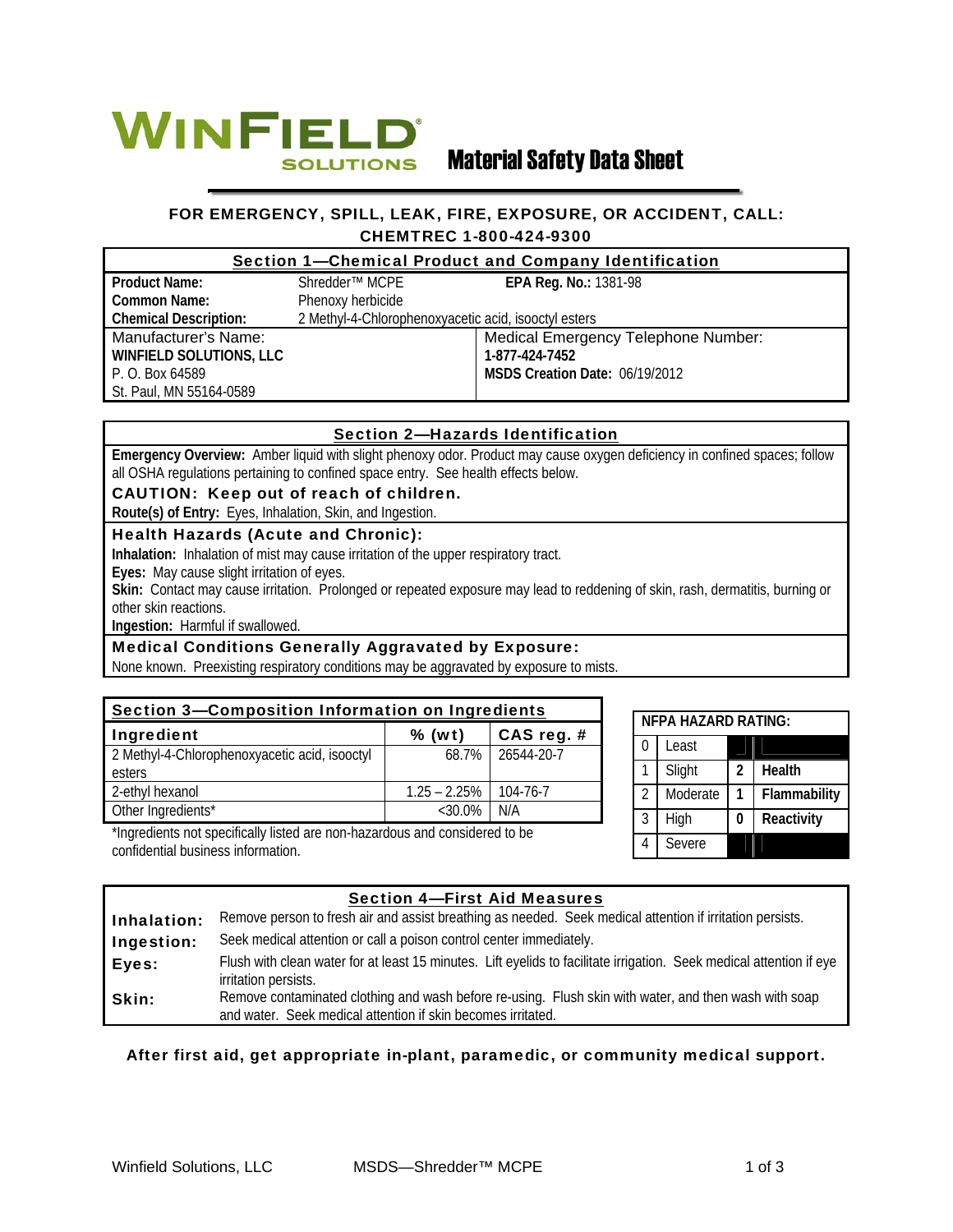# Section 5—Fire and Explosion Hazard Data

**Extinguishing Media:** Extinguish with alcohol-resistant foam, carbon dioxide, dry powder or water fog.

**Special Fire Fighting Procedures:** Wear self-contained breathing apparatus and full bunker gear. Smoke and fumes from fire may contain hazardous components.

**Hazardous Combustion Products:** Toxic gases may be formed in a fire situation. Carbon monoxide and other asphyxiates may form as well.

**Unusual Fire and Explosion Hazards:** Closed containers may explode from vapor expansion in high heat. Contain run-off by diking to prevent contamination of water supplies. DO NOT USE WATER JET TO EXTINGUISH FIRE unless unavoidable to prevent spreading of material.

#### Section 6—Accidental Release Measures

**Small Spills:** Clean-up personnel should protect against mist inhalation and skin contact. Avoid generating mists. Spills should be cleaned up immediately to prevent spreading. See Section 8 for personal protective equipment to be worn during clean up. Large Spills: Clean-up personnel should protect against mist inhalation and skin contact. Avoid generating mists. See Section 8 for personal protective equipment to be worn during clean up.

**Containment:** Do not release into sewers or waterways. Dike spills to prevent contamination to water supplies. Contain spills and absorb liquids by covering with clay or other absorbent material. Vacuum, scoop, or sweep up material and place in a container for disposal.

### Section 7—Precautions for Safe Handling and Use

**Precautions to Be Taken in Handling and Storage:** Store in cool, dry areas away from children, feed and food products and sources of heat. Immediately clean up spills that occur during handling or storage. Protect from freezing. Keep containers closed when not in use.

**Other Precautions:** Consult local, state, and Federal regulations pertaining to storage and disposal.

#### Section 8—Control Measures/Personal Protection

**Exposure Guidelines:** 2 Methyl-4-Chlorophenoxyacetic acid, isooctyl esters: OSHA PEL = 5 mg/m3 (acid form) **Respiratory Protection:** Seek professional advice prior to respirator selection and use. Follow OSHA respirator regulations (29

CFR 1910.134) and, if necessary, wear a properly FIT TESTED MSHA/NIOSH-approved respirator.

**Ventilation: Local Exhaust:** Provide general or local exhaust ventilation systems to maintain airborne concentrations below OSHA PELs. Local exhaust ventilation is preferred.

**THE PERSONAL PROTECTIVE EQUIPMENT (PPE) LISTED IN THIS SECTION IS FOR MANUFACTURING, COMMERCIAL BLENDING AND PACKAGING WORKERS. APPLICATORS AND HANDLERS SHOULD REFER TO THE PESTICIDE PRODUCT LABEL FOR PROPER PERSONAL PROTECTIVE EQUIPMENT AND CLOTHING.**

**Protective Gloves:** Wear chemically protective gloves.

**Eye Protection:** Wear protective eyeglasses with a face shield or chemical safety goggles. Contact lenses are not eye protective devices.

**Other Protective Clothing or Equipment:** Wear chemically protective boots, aprons, and gauntlets to prevent prolonged or repeated skin contact.

**Work/Hygienic Practices:** Never eat, drink, nor smoke in work areas. Practice good hygiene after using this material, especially before eating, drinking, smoking, using the toilet, or applying cosmetics.

#### Section 9—Physical/Chemical Characteristics **Physical State:** Liquid **Specific Gravity (H2O=1):** 0.997 **Vapor Pressure (mm Hg):** Not determined **Freezing Point:** Not determined **Vapor Density (Air=1):** Not determined **Boiling Point:** Not determined **Solubility in Water (wt %):** Not determined **pH:** 4.5 **Appearance and odor:** Amber colored liquid with slight phenolic odor **Flash Point:** >200°F